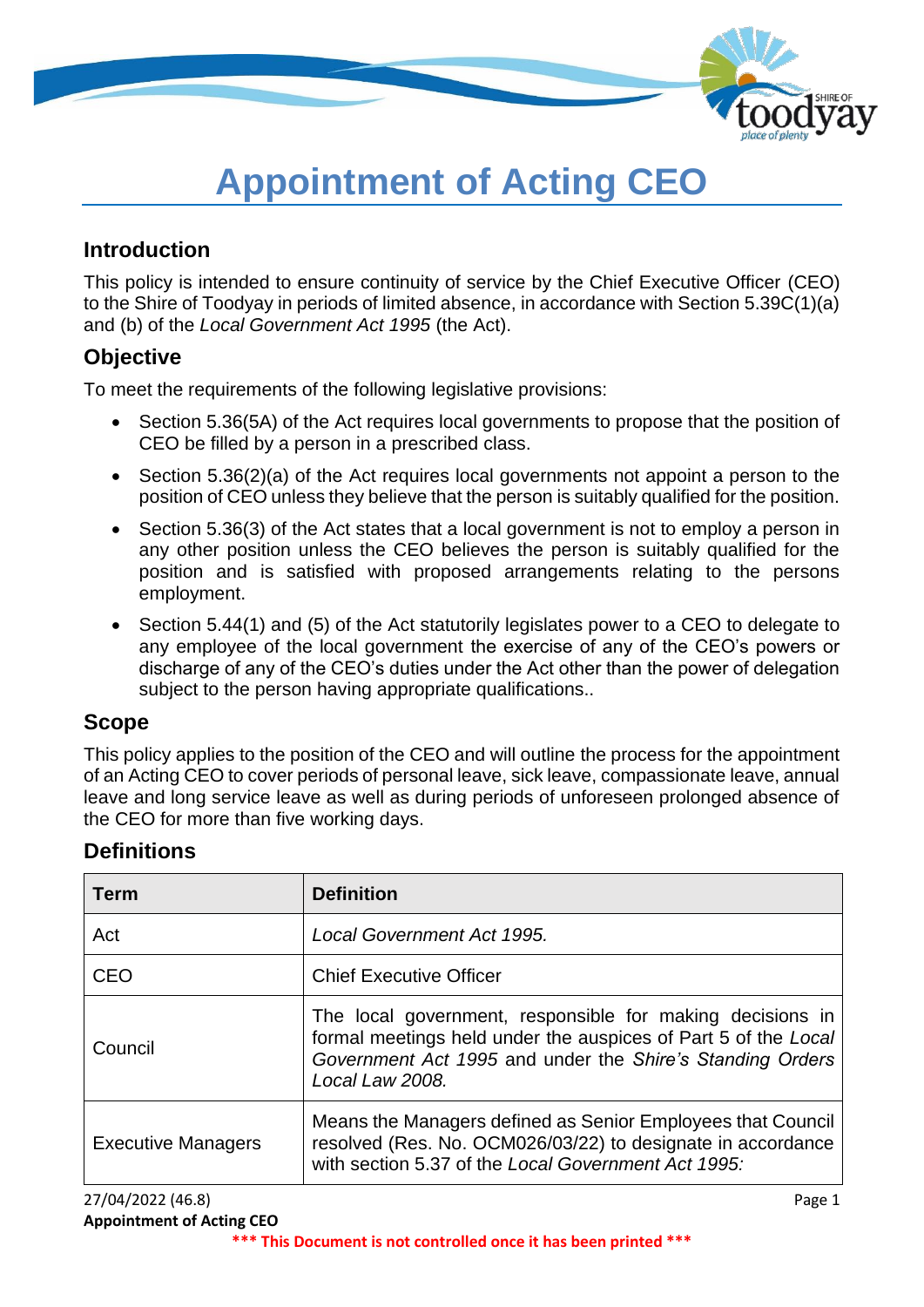| Term                   | <b>Definition</b>                                                                                                                            |  |  |
|------------------------|----------------------------------------------------------------------------------------------------------------------------------------------|--|--|
|                        | <b>Manager Corporate and Community Services;</b><br>$\bullet$                                                                                |  |  |
|                        | Manager Infrastructure and Assets; and<br>$\bullet$                                                                                          |  |  |
|                        | Manager Development and Regulation.<br>٠                                                                                                     |  |  |
| Member                 | means in relation to a council or committee, a Council Member<br>in the Act; Elected Member; or Councillor; or a member of the<br>committee. |  |  |
| <b>Regulations</b>     | Local Government (Administration) Regulations 1996.                                                                                          |  |  |
| <b>Shire</b>           | the Shire of Toodyay.                                                                                                                        |  |  |
| <b>Shire President</b> | means a mayor or president elected by the Council from<br>amongst the councillors.                                                           |  |  |

### **Policy Statement**

The CEO is required to give a minimum of three weeks' notice to the Shire President and all parties that may be affected by this policy, in respect to applications for annual or long service leave of more than two weeks. A Council resolution is required for periods of leave exceeding two months.

#### **1. Applications for Leave**

An application for annual leave, long service leave, personal leave or an extended absence made by the CEO is to be approved by the Shire President.

# **2. Appointment of an Acting CEO**

Where there are periods of annual leave, long service leave or other periods of extended absence of the CEO, it is appropriate for a person to perform the duties of the CEO to enable the efficient functioning of the local government's administration.

Executive Managers will be appointed to the role of Acting CEO, at the discretion of the CEO, subject to officer performance, and dependent on availability, and operational requirements. Appointment to the role of Acting CEO must be made in writing by the CEO.

Appointment to the role of Acting CEO may be only made by the CEO for periods of leave up to two months. Where the CEO appoints a person to the position of Acting CEO, the CEO is to advise all Members in writing of the appointment, and the period to which the appointment covers.

#### **3. Unexpected absence or Vacancy**

In the event that the CEO is required to take unexpected leave, or is otherwise incapacitated, or the position falls unexpectedly vacant, and no appointment has been made, the following line of succession shall apply until Council appoints an Acting CEO:

• Manager Corporate and Community Services;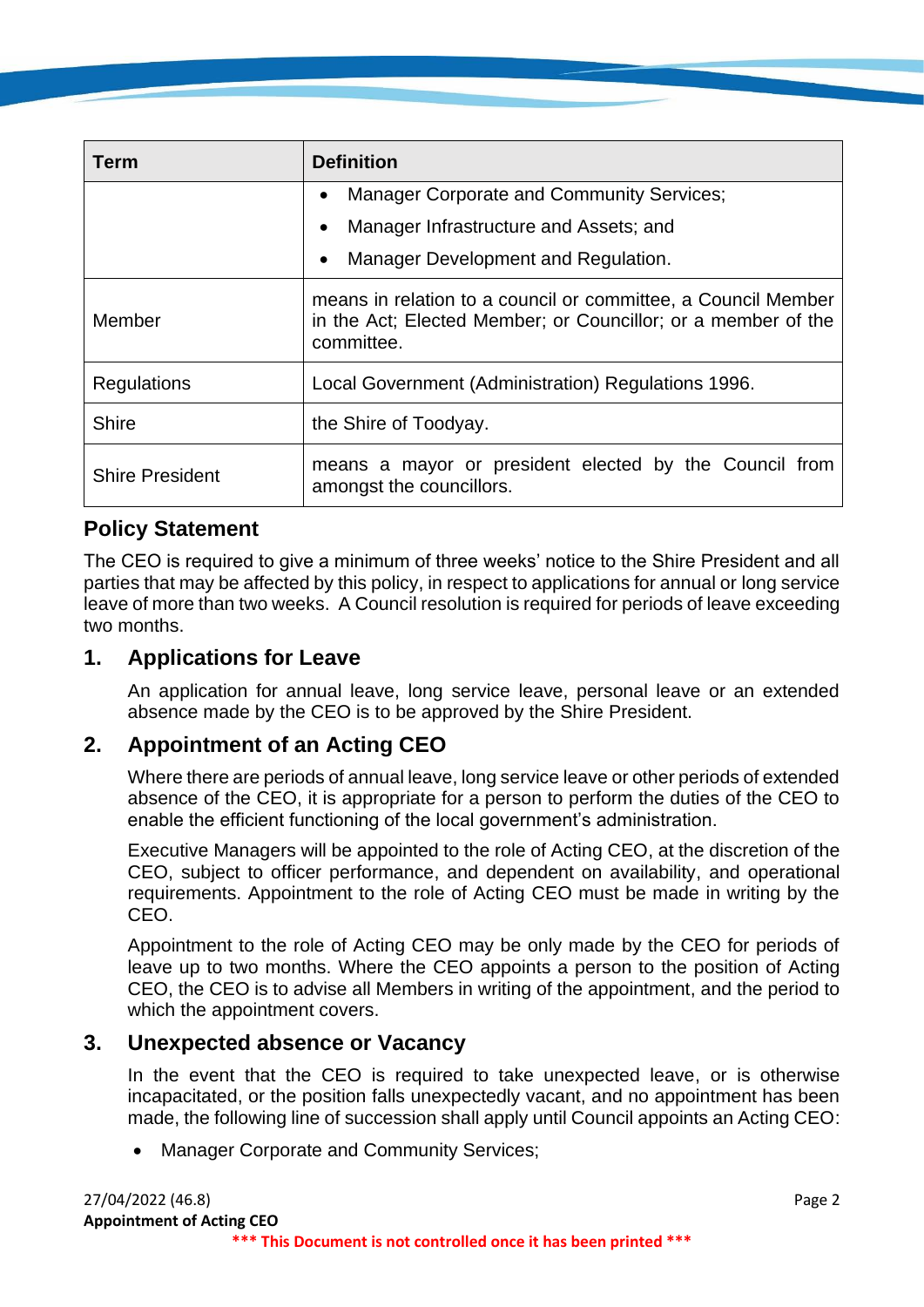- Manager Infrastructure and Assets; and
- Manager Development and Regulation.

Should the Acting CEO, whether appointed by the CEO or otherwise, become incapacitated as well, the Manager who is next in the rotation of appointments as Acting CEO; is appointed as Acting CEO.

## **Reference Information**

- [Execution of Documents](https://www.toodyay.wa.gov.au/documents/314/execution-of-documents) Policy (ADM22); and
- [Risk Management](https://www.toodyay.wa.gov.au/documents/110/risk-management) (ADM18) containing the Risk Matrix tables.

# **Legislation**

*Local Government Act 1995*

- s.5.36. Local government employees
- s.5.39C. Policy for temporary employment or appointment of CEO
- s.5.44. CEO may delegate powers and duties to other employees

# **Associated documents**

Application for Leave Form.

# **Version control information**

| <b>Version No.</b> | <b>Date Issued</b> | <b>Review</b><br>position       | <b>Developed</b><br>by              | <b>Approved by</b> |
|--------------------|--------------------|---------------------------------|-------------------------------------|--------------------|
| V1                 | 09/06/2021         | Policy<br><b>New</b><br>Adopted | <b>Executive</b><br><b>Services</b> | Council            |
| V <sub>2</sub>     | 27/04/2022         | Reformatted<br>Policy           | <b>Executive</b><br><b>Services</b> | Council            |

| Document control information           |                                |  |  |  |
|----------------------------------------|--------------------------------|--|--|--|
| <b>Document Theme</b>                  | Governance                     |  |  |  |
| <b>Document Category</b>               | Governance                     |  |  |  |
| <b>Document Title</b>                  | Appointment of Acting CEO      |  |  |  |
| <b>Document ID</b>                     | GOV <sub>15</sub>              |  |  |  |
| <b>Document Owner (position title)</b> | <b>Chief Executive Officer</b> |  |  |  |
| <b>Author (position title)</b>         | <b>Executive Services</b>      |  |  |  |